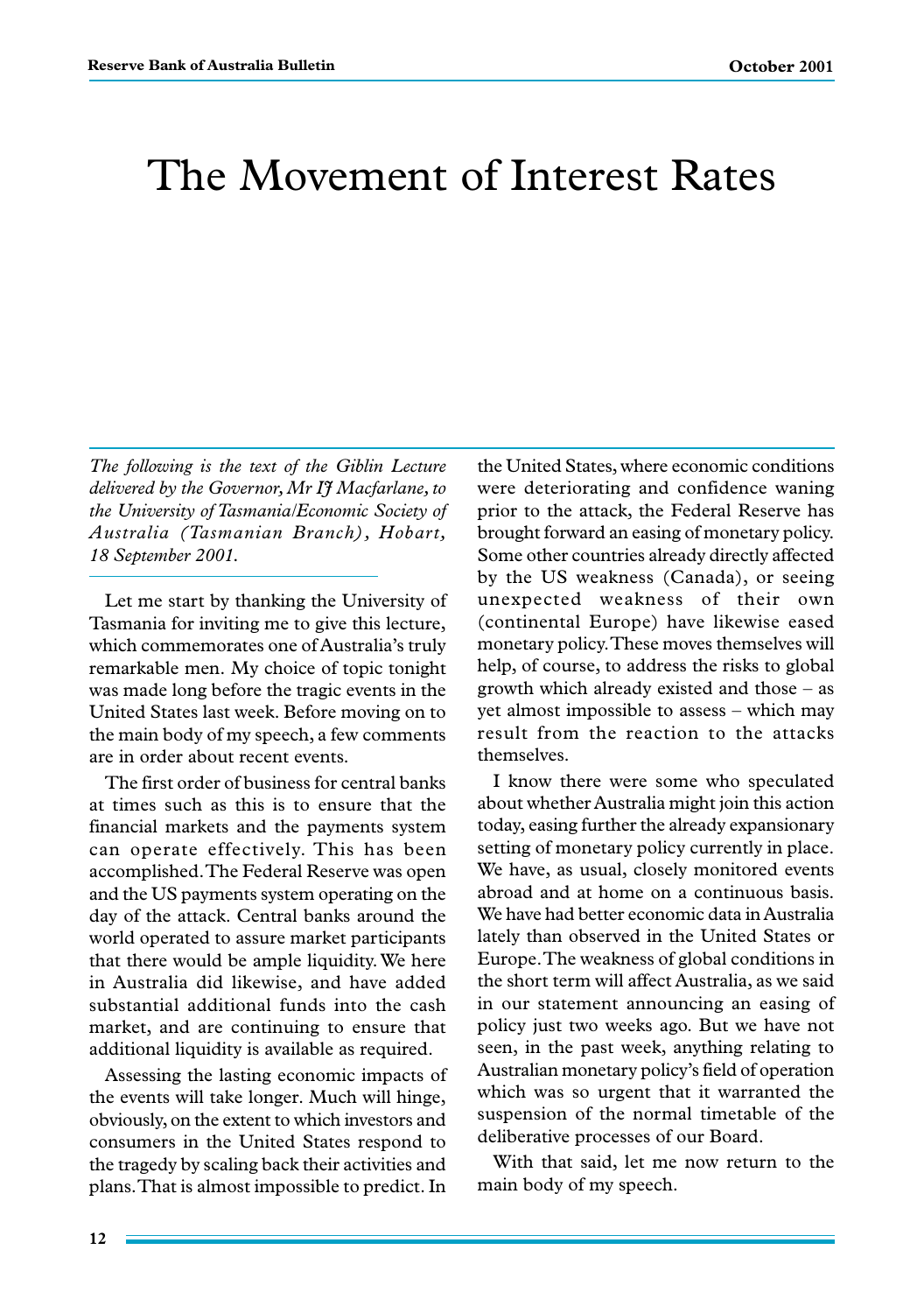Sometimes it requires an effort to find the complimentary remarks that usually preface a lecture such as this. But not so in the case of Giblin. While he is remembered principally as an economist, he did not take up this calling on a full-time basis until he was 47 years old, by which time he had already done so much in other areas.<sup>1</sup> After graduating from Cambridge, during which time he played rugby for England, he spent some time prospecting for gold in Canada, became a merchant seaman, a plantation manager in the Solomon Islands, an orchardist in Tasmania, a Member of the Tasmanian Parliament, and was decorated for bravery in World War I. As an economist, he made contributions in a number of areas and had a close association with central banking through his membership of the Board of the Commonwealth Bank. But it is another aspect of this extraordinarily gifted man that I would like to commemorate tonight – his willingness to communicate

Giblin wrote a series of articles in 1930 called *Letters to John Smith*<sup>2</sup> in which he set out the economic issues facing Australia at the start of the Depression. This series faced economic issues head on, but did not talk down to its readers. I will try to follow his example this evening. What I intend to do is to answer three questions that are sometimes put to me by members of the public, rather than by regular participants in monetary policy debates. Because the questions are from 'lay' people, they may appear naive to a professional audience, but I often find that blunt untutored questions are the hardest to answer, and they can often force a re-examination of previously unquestioned assumptions. They can also open up some interesting historical and academic issues. I should also add that my choice of topic tonight is not prompted by any current economic events, but is the outcome of some reflections going back a decade or two.

difficult economic ideas to the broader public.

The three questions are the following:

- 1. Why does the Reserve Bank have to change interest rates at all: why can't they *be left constant*?
- 2. Why does the Reserve Bank have to be involved in the first place: why can't the determination of interest rates *be left to the market*?
- 3. Why do we need to set our own interest rates in Australia: why can't we just *accept the rates of another country*, e.g. the United States?

Obviously these three questions come from quite different perspectives, and the people who ask them are making very different assumptions about how an alternative system for setting interest rates should work. But there is, I think, a common thread that connects them. That is the view that it would be desirable to take away the element of discretion from interest rate setting, whether by making them constant, by 'leaving it to the market' in some sense, or by ceding the discretion to another country. In other words, the questions arise out of a certain scepticism as to whether interest rate setting really requires an active decision making role for the central bank.

One preliminary point to be dealt with before going to the substance of these issues is what we mean by 'the interest rate'. There are, in fact, many interest rates – short-term, long-term, private, government, on loans or on securities, etc – so which one do we mean? In this discussion, it makes most sense to focus on the short-term interbank rate that is typically set by a central bank – in Australia, the overnight cash rate (usually referred to as just the cash rate). The rest of the rate structure can be thought of as keying off current and expected cash rates, and it is the cash rate that is the main driver of movements in the interest rates that borrowers actually pay. So questions about the appropriate system of interest rate setting in this context

<sup>1.</sup> See Copland (1960).

<sup>2.</sup> See Copland (1960).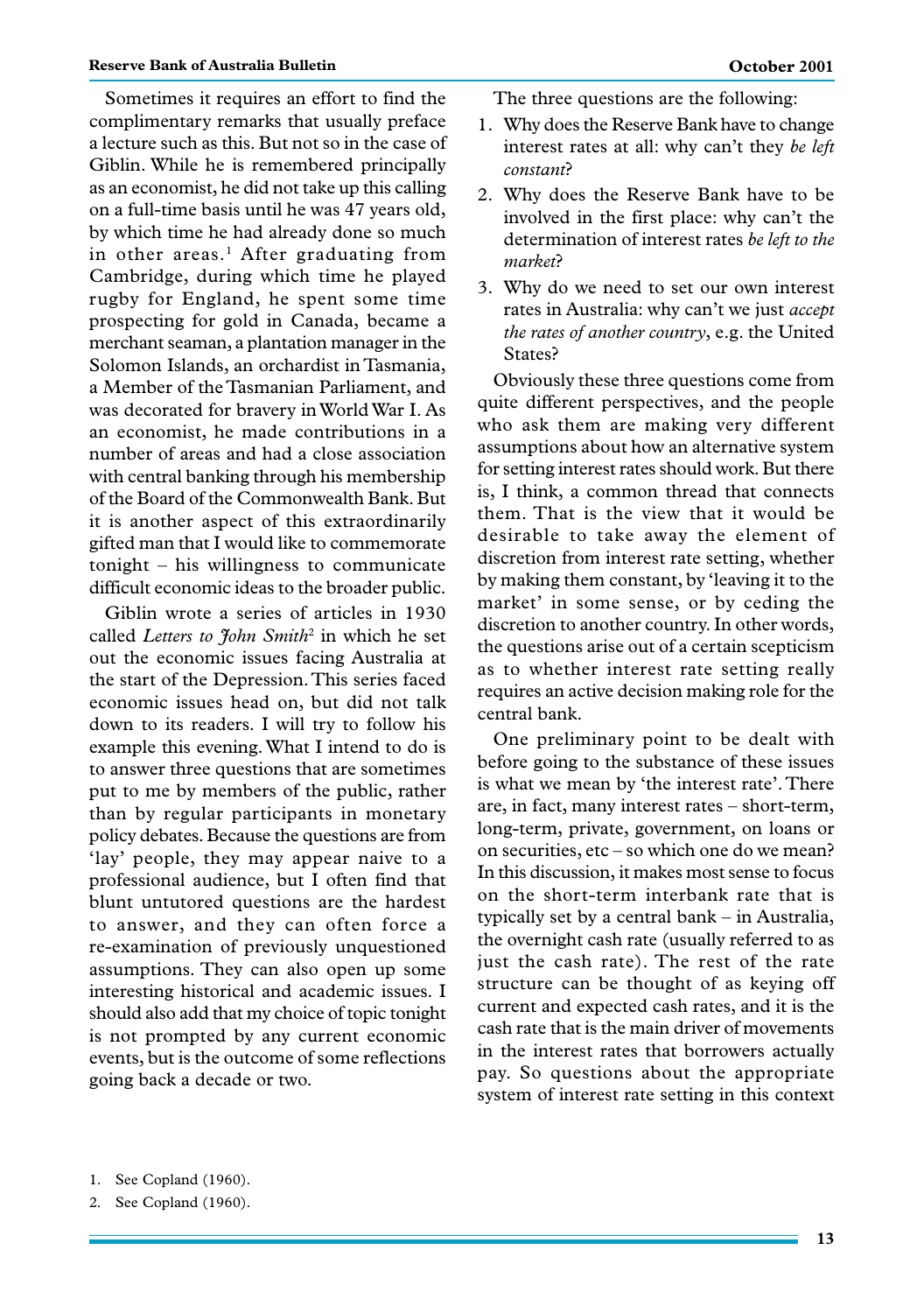really amount, in essence, to questions about how the cash rate should be determined.

Let me turn now to the three questions I have just outlined.

### **Question 1: Why Do Interest Rates Have To Vary?**

A lot of people are unhappy about changes in interest rates. When rates rise, there are always a lot of complaints in the media drawing attention to the plight of people with mortgages. When rates fall, the media usually treat this as good news, but I get a lot of letters from retirees who take the opposite view. One solution would be to instruct the open market desk at the Reserve Bank to operate in a way which kept interest rates at their current level indefinitely. Why would we not wish to do this?

There are two answers to this question: one which is historical, the other more theoretical.

The historical approach is to ask whether there has ever been a monetary system that did not involve variations in interest rates. The answer is no. Interest rates have always moved up and down under all the monetary regimes that have existed, whether the regime was a gold standard, a currency board, a normal fixed exchange rate, a monetary target, an inflation target, or a regime of pure discretion by the central bank. If someone can think of an example of a successful monetary system where interest rates never had to change, I would be very interested to hear of it.

But while most people can instinctively appreciate this point, there are, no doubt, some who would like to know what would be wrong with trying to hold interest rates permanently fixed, even if it has not been done before. This brings me to the second part of the answer, based on economics: a fixed interest rate policy would be unsustainable because it would inevitably lead to either an inflationary or a deflationary spiral.

This conclusion is well established in the theoretical literature, $3$  but it does not require any great familiarity with monetary theory to appreciate how it is arrived at. Suppose, for example, that a central bank attempted to set the interest rate at a low level which imparted a strong stimulus to demand and activity. Over time, if that were maintained, it would cause inflation to rise, and, with a fixed nominal interest rate, the *real* interest rate would decline, thus leading to further increases in demand and inflation. This process would continue through successive rounds resulting in an inflationary spiral.

By a similar logic, if the initial level of the interest rate were set too high, a self-reinforcing process in the opposite direction would ensue, culminating in a deflationary spiral and rising unemployment. Only if the interest rate could be set at an exact equilibrium point would these two extremes be avoided, and, even then, the equilibrium would be temporary. Any economic event that pushed the economy slightly away from its equilibrium would set off one of the two self-reinforcing processes I have just described. One response to this line of argument might be to suggest that the central bank try to stabilise the real rather than the nominal interest rate, but this already concedes the main point: that the nominal rate has to be adjusted in response to information about current and prospective inflation.

Having made this point, I have to concede that there are not many people who would advocate that interest rates should literally be kept permanently fixed. But there is a more subtle version of this viewpoint which is much more widely held: that is the view that policy should always aim to keep interest rates as stable as possible. Expressed in this way, the idea sounds more reasonable, and I think it is fair to say that it pervades some of the commentary that follows interest rate adjustments – the idea that changes in interest rates (and especially increases) should be

3. The technical way of describing the weakness of permanently fixing the interest rate is to say that it is an unstable rule because it leads to indeterminacy of the price level. This point has been appreciated at least as far back as Henry Thornton (1802), who analysed the inflationary consequences of the fixed interest rate policy then favoured by the Bank of England.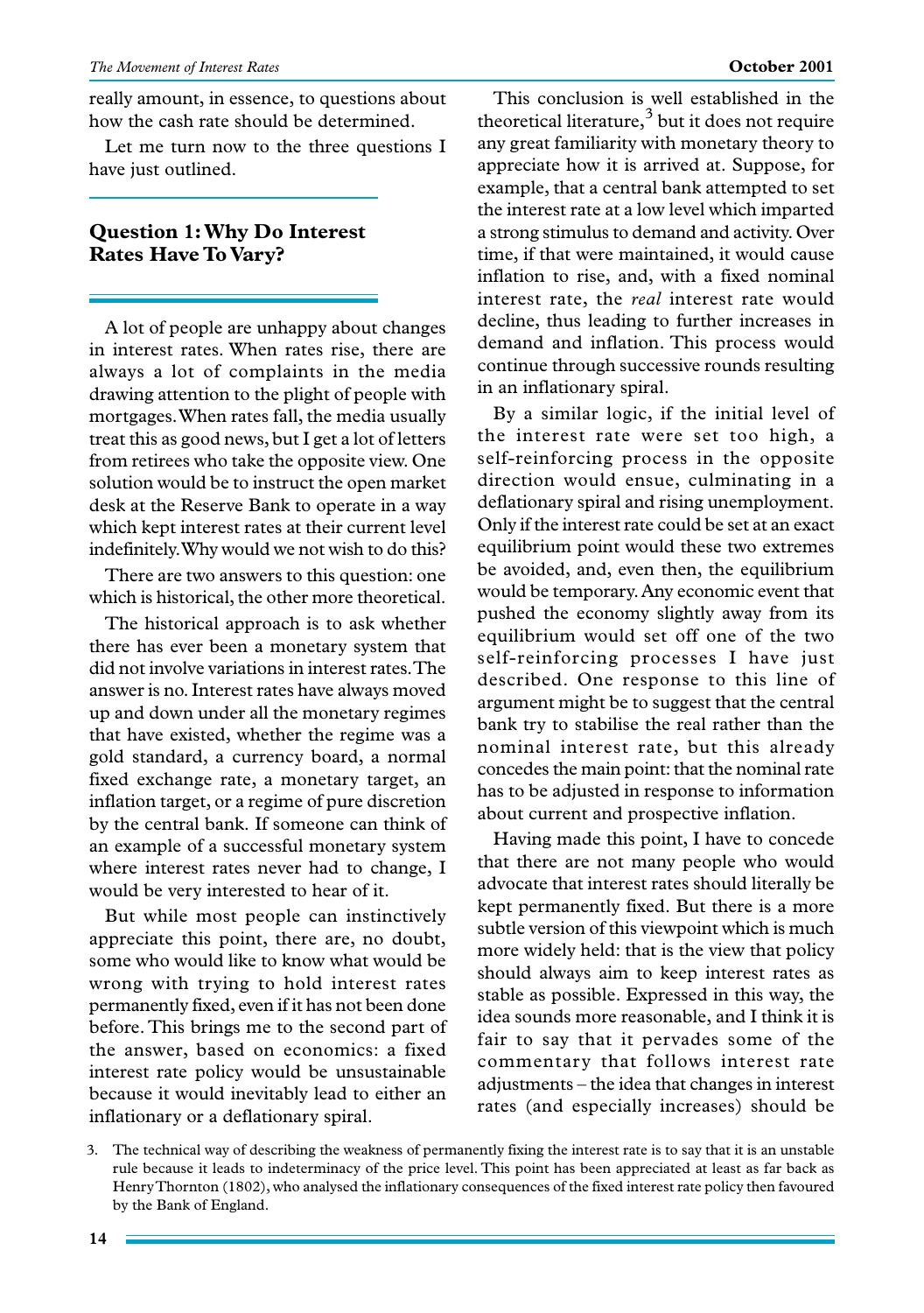avoided if possible. We need to be clear that this is an incorrect view, for the same reasons I have just outlined. If policy were to give too great a weight to stabilising interest rates, as an end in itself, it would risk destabilising the economy, because it would fail to keep up with inflationary or deflationary pressures as they emerge.

Of course, it would also be a fallacy to jump to the opposite conclusion, that more interest rate variation is always better. Obviously, a policy which made large and hastily-decided changes in interest rates would also be a destabilising force, so it has to be recognised that interest rates can be moved by too much as well as too little. How much variation, then, is the right amount?

This is not the sort of question that is open to a precise quantitative answer, but it is certainly possible to give some general principles.

- First, it depends on the size of the shocks that the economy experiences. Bigger interest rate adjustments will probably be needed the bigger the shocks to which you are responding. When the shocks and imbalances are small, interest rates do not need to move as much.
- Second, it depends on how responsive the economy is to a given change in interest rates. Arguably in the 1970s and 1980s, when inflation was high and variable, the economy was less responsive to a given change in interest rates than it has been subsequently. Hence, larger changes in interest rates were needed to achieve a given effect. Since the early 1990s, interest rate changes have generally been much smaller than in the earlier period.
- Third, it depends on how much uncertainty there is. When you are very sure about your reading of the economy and about the likely effects of a change in interest rates, it may be possible to move

rates very quickly in response to an important piece of information. But when you are highly uncertain about how to interpret events, it pays to be more cautious and gradual in your approach. To use an analogy with driving – you should slow down in a fog.

It follows from this that the 'right' amount of movement in interest rates depends very much on the circumstances. Sometimes rates will be highly variable, as they were in the 1980s, and sometimes they will be quite stable, as they have been in the most recent decade. In all of this, interest rate stability should be seen not as a goal in itself, but as a by-product of a stable macroeconomic environment.

Let me turn now to the second of my three questions.

## **Question 2: Why Not Leave Interest Rates To The Market?**

This question, again, is based on a plausible-sounding premise, but the proponents of this view are often rather unclear about what 'leaving it to the market' would really mean in an operational sense. It might mean several things.<sup>4</sup>

In its simplest form, leaving interest rates to the market would mean simply telling the Reserve Bank to cease all open market operations. It is worth exploring what would be the consequences of such a policy.

In a world where the Reserve Bank was undertaking no open market operations, the amount of cash that underpins the money market (exchange settlement funds, or what the academics call 'high-powered money') would depend on the Government's fiscal balance, and it is not hard to see that this would be likely to result in monetary instability. Any government deficits not

<sup>4.</sup> One possible meaning, that will not be discussed here, is that open market operations should be directed actively to controlling growth of the money base and thereby letting interest rates be determined as a residual. Since this suggestion involves active intervention by the central bank, it is hardly in keeping with a 'leave it to the market' approach. For those who would like to introduce money base targeting, see Macfarlane (1984, 1989) and Goodhart (1995) for the contrary view.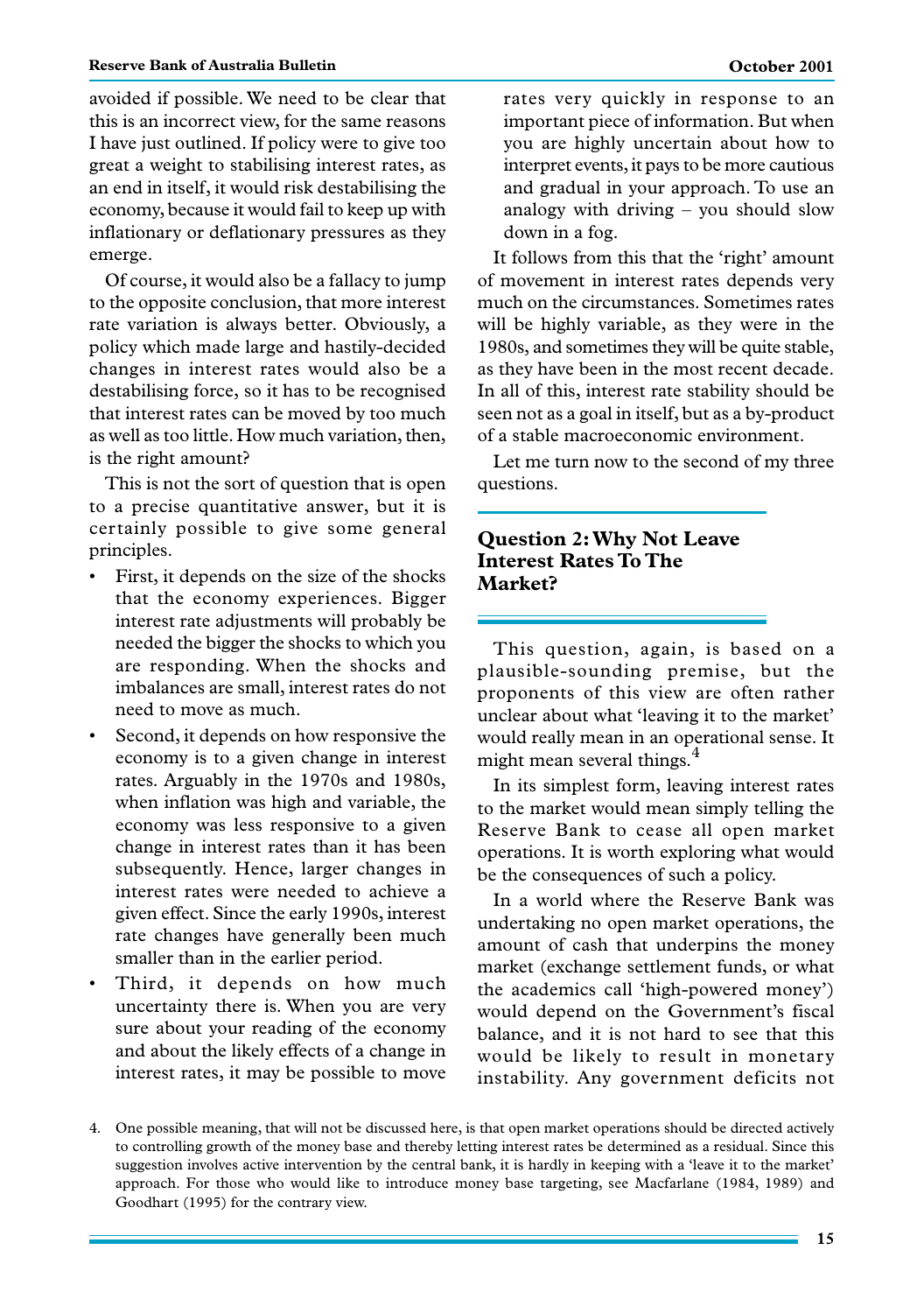financed by an exactly coincident issue of debt to the public, for example, would mean a rise in cash and a fall in interest rates. Similarly, a surplus not exactly matched by debt retirement would lead to a shrinkage of the amount of cash and an escalation of interest rates. In both cases, there would be much more short-run volatility in interest rates than exists at present. This is because the day-to-day fluctuations in the Government's position, which can be quite large, would no longer be smoothed out by Reserve Bank open market operations.

A further point to add here is that even maintaining a balanced fiscal position on a daily basis would not ensure these effects would be avoided. Even with the fiscal position in balance, the system could be destabilised by changes in the public's demand for currency. Because the public's demand for currency expands with the growth of the economy, it could only be accommodated in this regime by some other source of cash such as provided by RBA open market operations. Failing this, there would be continuing upward pressure on interest rates and economic contraction.

I have spelled this out in some detail because proponents of the 'leave it to the market' view often do not have a clear idea of what their position really means. But if they mean simply ceasing Reserve Bank operations, and leaving interest rates to the market in that sense, then it is clear that such a system would not be workable. It would be a recipe for more interest rate volatility, not less.<sup>5</sup>

To be fair to those saying rates should be left to the market, there are some who have a more sophisticated view. They would argue that I have made two assumptions that could easily be changed. First, if the Government did not bank with the central bank, then its fiscal position would not affect high-powered money. And second, if the central bank did not issue bank notes, but bank notes were instead issued by commercial banks, then it would not involve the central bank having to provide cash to the system. These changes would eliminate the central bank from the picture entirely, and bring us to the world of 'free banking' so beloved of a small group of academics.

Among supporters of the free banking ideal, there are at least two schools of thought as to how such a system should work. One view is that money should be ultimately linked to a commodity such as gold, so that bank notes issued by commercial banks would essentially be 'gold certificates' redeemable in gold on demand. Therefore, the supply of gold would act as a discipline against over-issue of notes and the system would ensure that interest rates were determined by the supply and demand for funds.

While examples that resemble this outline do exist in early banking systems such as Australia before 1910, they all eventually gave way to what are now conventional systems based around a central bank.<sup>6</sup>The reason was that such 'free' banking systems were found to be prone to instability without a central bank to manage liquidity and provide last-resort funding in a crisis. Banking systems tied to a commodity standard were simply not flexible enough to cope with periodic bank runs and liquidity crises. No doubt, the true believers in free banking would argue that the theory was never properly tried, and that, if it were, the market would find a solution to the apparent problems. But that is to make the theory unassailable by pure assumption.

<sup>5.</sup> Another interpretation of what 'leaving it to the market' could mean is that the Reserve Bank should move the cash rate to where the market expects it to be. This could mean, for example, moving the cash rate to where the 90-day rate currently is. The problem with this approach is that the current level of the 90-day rate is mainly a reflection of where the market expects the Reserve Bank to set the cash rate 90 days hence. The process then becomes completely circular.

<sup>6.</sup> See Pope (1989) for a discussion of 'free banking' in Australia prior to 1910. The more commonly cited case of free banking is in the 18th century Scottish banking system (see White (1984)). Note, however, that other writers such as Goodhart (1988) express scepticism that this was a true case of 'free banking'.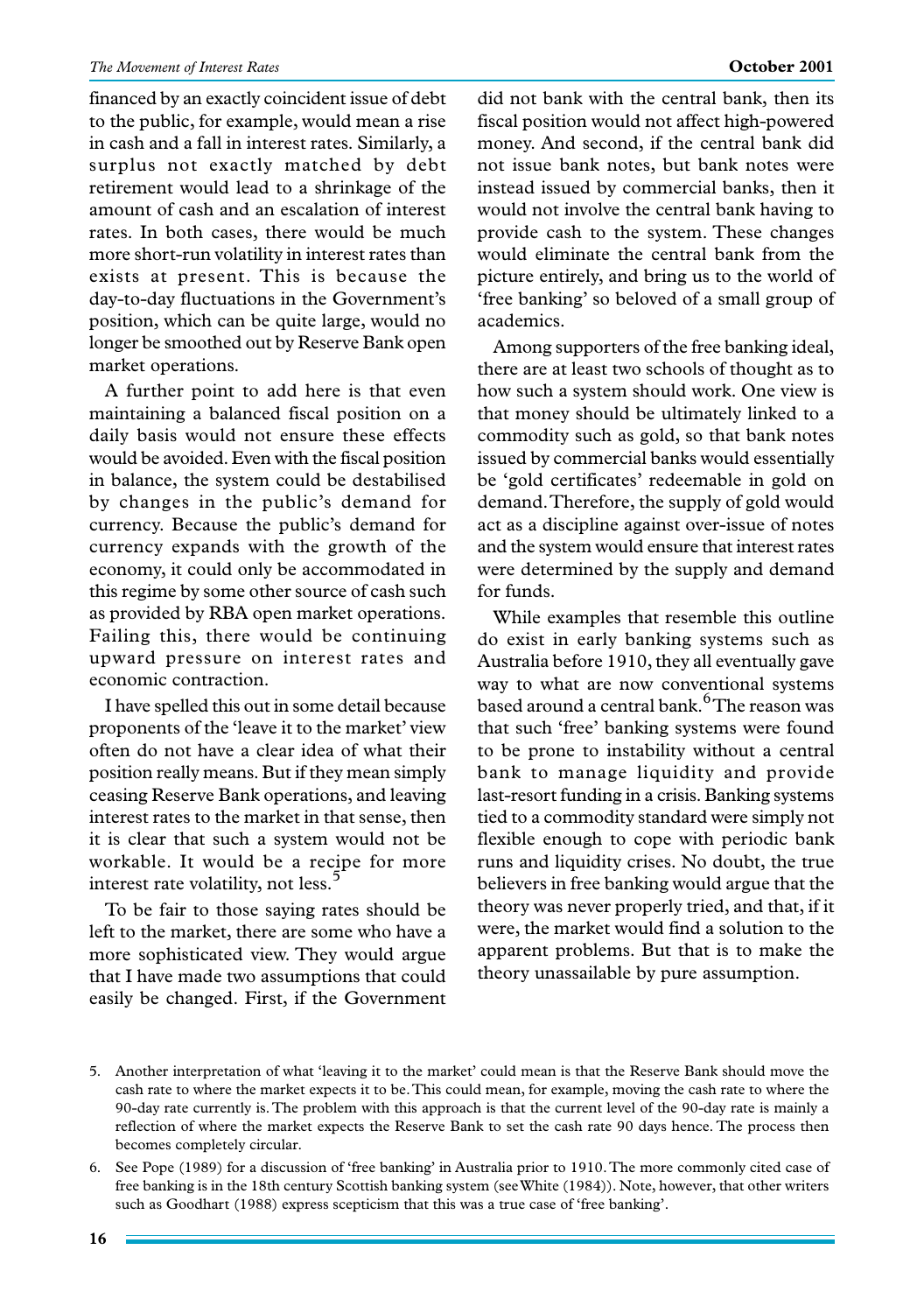The other school of thought on free banking is an even more radical one.<sup>7</sup> It proposes a system of competing private currencies that would not have to be linked to any standard of value. The banks operating in such a system would compete with one another to offer sound currencies on terms that were attractive to the public. In effect, a country operating such a system would depend upon competition between commercial banks to ensure stability in the financial system and low inflation.

To my mind, these free-banking proposals really belong in the world of technical curiosities. They can be argued to work in theory, but the fact is that there is no working example of such a system anywhere in the modern world. So I have to conclude that those who say interest rates should be left to the market are proposing something that is either not workable (if they mean simply shutting down central bank operations) or something that is much more radical than most people would be prepared to accept.

This brings me to my third question.

#### **Question 3: Why Not Just Accept US Interest Rates?**

The premise behind this question is that we could do away with the discretionary role of the Reserve Bank by having a rule that interest rates would always be equal to those set by the US Fed. My first comment on this is that it is hard to see why anyone would see this as a particularly attractive goal. It certainly would not do away with central bank discretion, but only replace the discretion of one central bank with that of another. And it would be a discretion tailored to meet US conditions, not to policy requirements in Australia.

But leaving aside the question of whether it would be desirable, the main question I want to focus on is: is it feasible? The answer is, it depends on how it is done. If the mechanism for achieving equal interest rates with the United States was that we adopt the US dollar, or establish a fixed exchange rate, then it should be technically achievable. Interest rate convergence would then be a by-product of fixing our currency to the US dollar, and, the more credible the exchange rate peg, the more closely our interest rates would shadow those in the United States. That was how interest rate convergence was achieved within Europe, though the same process is proving extremely difficult in Argentina. So if the people asking us to adopt US interest rates are really arguing for a change of exchange rate regime, then there is no dispute that it could probably technically be done. But this is really a different debate from the one about how to set interest rates.

If, on the other hand, someone is arguing for adopting US interest rates under the existing exchange rate regime, I would have to say that such a strategy would not be workable. The reasons for this are quite similar to those I outlined earlier under Question 1.

Suppose we began such a regime in a position of equilibrium, in which Australia and the United States had the same inflation rates and there were no imbalances tending to push the exchange rate in one direction or the other. In these conditions, we could expect the level of interest rates in the two countries to be the same. But if we then established a rule that Australian interest rates would always be equal to those in the United States, the system would be extremely vulnerable to any event that affected the relative performance of the two economies. For example, if there were contractionary forces operating on Australia, but not the United States, the level of interest rates would not be able to respond, and the result would be a downturn in the Australian economy, and *in extremis*, deflation. An expansionary shock would likewise destabilise the economy in the other direction. The strategy could only be maintained if, by a fluke, economic conditions in the two countries remained perfectly synchronised.

Having made this point, it is interesting to note that interest rates in Australia and the

<sup>7.</sup> The best known proponent of this view is Hayek (1976).